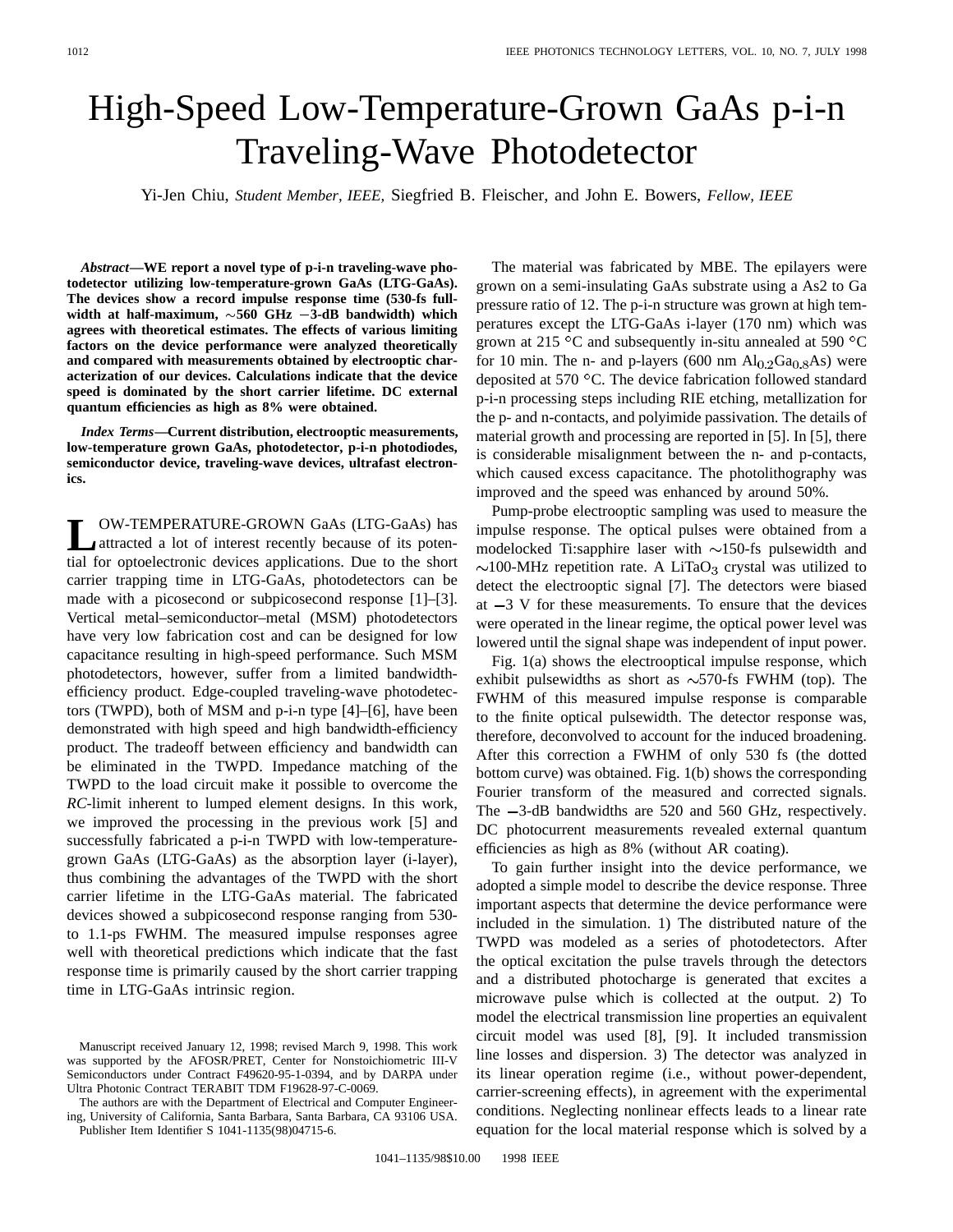

Fig. 1. (a) The top curve is the measured electro-optical response. The bottom curve (dot) show the response after deconvolving the finite pulsewidth of optical excitation, and the bottom solid curve is theoretical prediction. (b) The corresponding Fourier transform of the measured and corrected signals.

simple exponential decay [10]. LTG-GaAs material grown and annealed under identical conditions as the material used for the fabrication of the detectors showed a  $\sim$ 300-fs decay rate in pump-probe measurements. The LTG-GaAs carrier lifetime was thus assumed to be 300 fs in the modeling. The total detector response which accounts for the distributed nature of the photocurrent, was then obtained by integration (see [11]). Device dimensions of 1  $\mu$ m width, 10  $\mu$ m length, and 0.17  $\mu$ m thickness of LTG-GaAs were modeled in agreement with the fabricated structure.

Several factors affect the impulse response of travelingwave photodetectors, namely the loss and dispersion of the microwave transmission line, the velocity mismatch between optical and electrical waves, the reflection at the input end of the microwave waveguide, the intrinsic material response (carrier life time), and the carrier transit across the active region.

The attenuation of the microwave signal on the travelingwave transmission line was determined by comparing the measured impulse response of photodetectors with 25 and  $10$ - $\mu$ m length. Fig. 2 shows the results of this measurement. The field attenuation coefficient was found to be below 0.02  $\mu$ m<sup>-1</sup> for subterahertz frequencies. For detectors with a length in the range of  $5-20 \mu m$ , the microwave loss is therefore below 2 dB up to several hundreds of GHz. The modal optical absorption coefficient is around 0.5  $\mu$ m<sup>-1</sup> limiting the region



Fig. 2. The microwave field attenuation coefficient versus the frequency.



Microwave velocity;  $v_o$ : Optical velocity). The "\*" point is the experiment results.

of interaction between optical and electrical waves to about 6  $\mu$ m. This length is short enough to neglect the velocity mismatch [4]. This is further illustrated in Fig. 3, which shows the bandwidth dependence as a function of the velocity mismatch ratio  $(V_m/V_o)$ : microwave velocity relative to optical velocity). The top curve of Fig. 3 shows an ideal TWPD (ignoring microwave loss, dispersion, reflection at the input and carrier lifetime) which gives optimal performance when velocity matched  $(V_m/V_o = 1)$ . However, once the carrier lifetime is included, the response is almost flat for a large range of velocity mismatch ratios ( $V_m/V_o$ :0.5–2). Other factors (loss, dispersion and reflection) also have only little effect on the resulting bandwidth.

The absorption layer thickness of 170 nm suggests a carrier transit time considerably slower than both the 500-fs photocurrent response and the 300-fs carrier lifetime. Consequently, the detectors fast response is primarily determined by short carrier lifetime. For comparison the mark "\*" in Fig. 3, it shows our experiment result consistent with the theoretical predictions.

Fig. 4 summarizes the calculated impulse response as a function of the effective carrier lifetime. The *RC*-imposed bandwidth limit is also shown on the bottom of Fig. 4, where a vertical structure with the same active area and i-layer